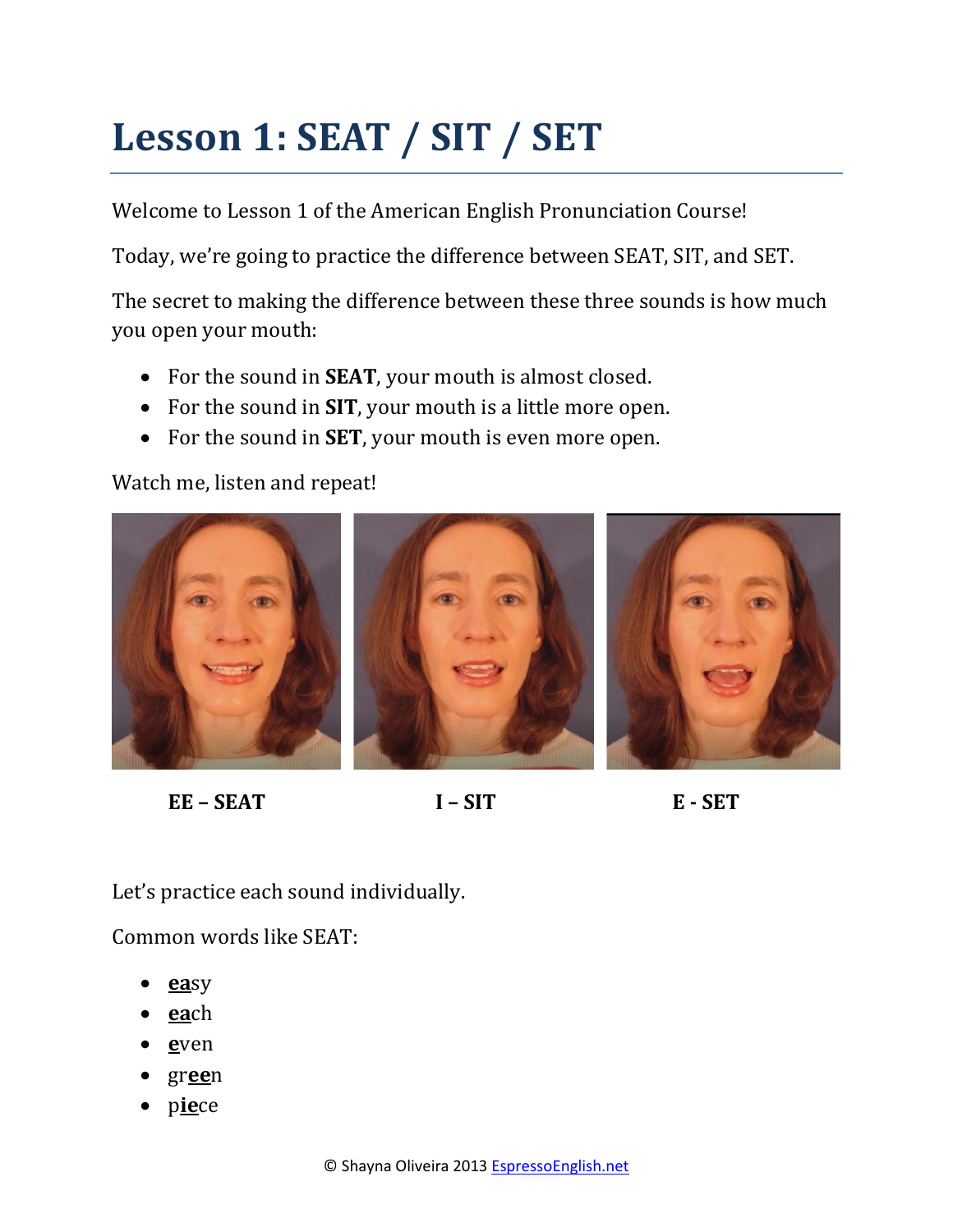- k**ey**
- w**e**
- b**e**
- s**ee**

Notice that this sound can be spelled several different ways:

e / ea / ee / ie / ey

Common words like SIT:

- **i**t
- **i**f
- **i**s
- l**i**ttle
- b**i**g
- s**i**ck
- w**i**n
- ch**i**ps
- f**i**n**i**sh

Common words like SET:

- **e**gg
- **e**xtra
- **e**nd
- t**e**n
- h**ea**d
- fr**ie**nd
- m**a**ny
- s**ai**d
- ag**ai**n

Notice that this sound can be spelled: e / ea / ie / a / ai

Now let's practice making the difference: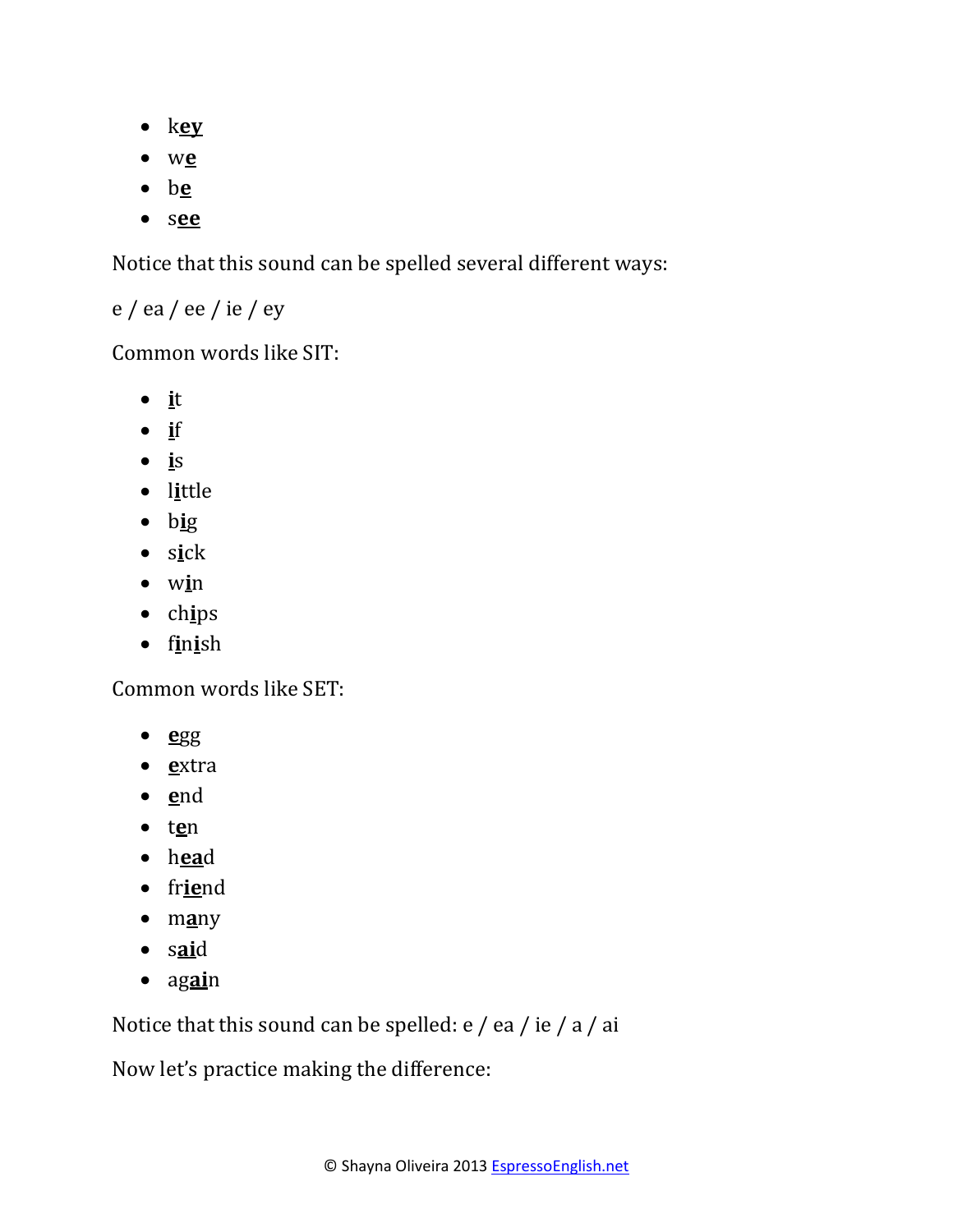- leave / live
- heat / hit
- sheep / ship
- meet / met
- read / red
- teen / ten
- fell / fill
- mess / miss
- dead / did
- these / this

Are you ready for something more difficult? You're going to see two words, and I'm going to say only one of them. You have 3 seconds to identify the word before the answer appears.

- beat / bit
- wheel / will
- seen / sin
- cheek / check
- feel / fell
- beast / best
- bitter / better
- hill / hell
- since / sense

#### *(answers at the end of this lesson)*

It's important to practice these words in sentences, too. Here are 9 practice sentences: 3 of them focus on the sound in SEAT, 3 of them focus on the sound in SIT, and 3 of them focus on the sound in SET.

I'm going to say each sentence slowly one time, then at normal speed one time – and I want you to repeat both times.